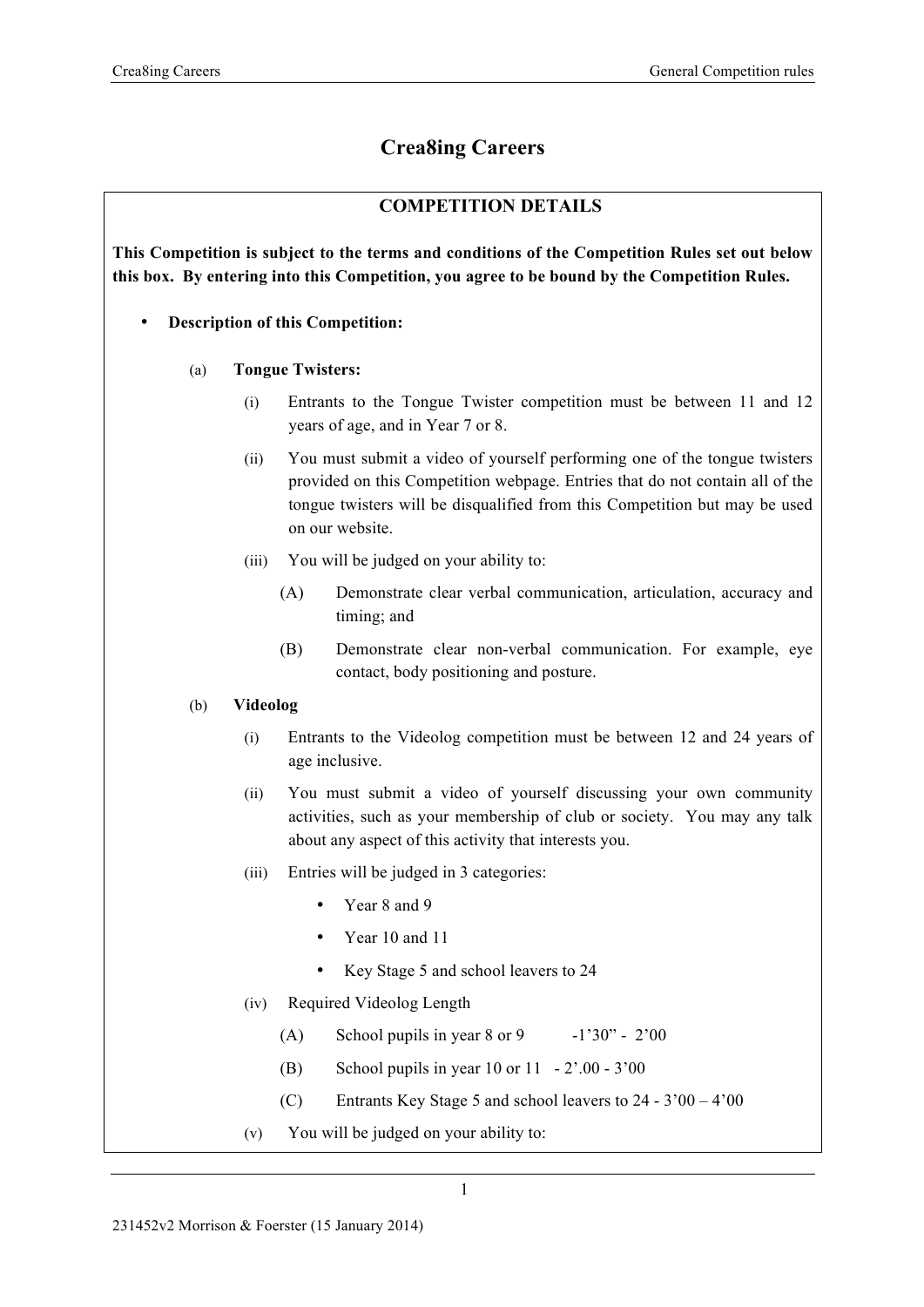|     | (B)<br>(C)      | Clarity of information and content<br>Suitability for web audience                                                                                                                                                         |
|-----|-----------------|----------------------------------------------------------------------------------------------------------------------------------------------------------------------------------------------------------------------------|
|     | (A)             | Effectiveness of website design to reflect business                                                                                                                                                                        |
|     | (iv)            | You will be judged on:                                                                                                                                                                                                     |
|     |                 | Key Stage 5/School leavers to 24                                                                                                                                                                                           |
|     |                 | Year 10 and 11                                                                                                                                                                                                             |
|     | (iii)           | Entries will be judged in 2 categories:                                                                                                                                                                                    |
|     | (ii)<br>pages.  | We will provide information about a local community organisation that<br>You will design a website based on this<br>wants to create a web site.<br>information including Home page, Services/Products and About Us/Contact |
|     | (i)             | Entrants to the web page design competition must be between 15 and 24<br>years of age.                                                                                                                                     |
|     |                 | (School pupils in year 10 or 11 and entrants aged 16 - 24)                                                                                                                                                                 |
| (c) | Web page design |                                                                                                                                                                                                                            |
|     | (C)             | Display suitability of the content relating to your age group (for<br>example the structure of your video and its ability to engage the<br>viewer).                                                                        |
|     | (B)             | Demonstrate clear non-verbal communication (for example eye<br>contact, body positioning, posture and gesture); and                                                                                                        |
|     | (A)             | Demonstrate clear verbal communication, articulation, accuracy and<br>timing;                                                                                                                                              |

• **Prize Delivery Date:** The Prize will be delivered to the winner within 30 days of contacting the winner.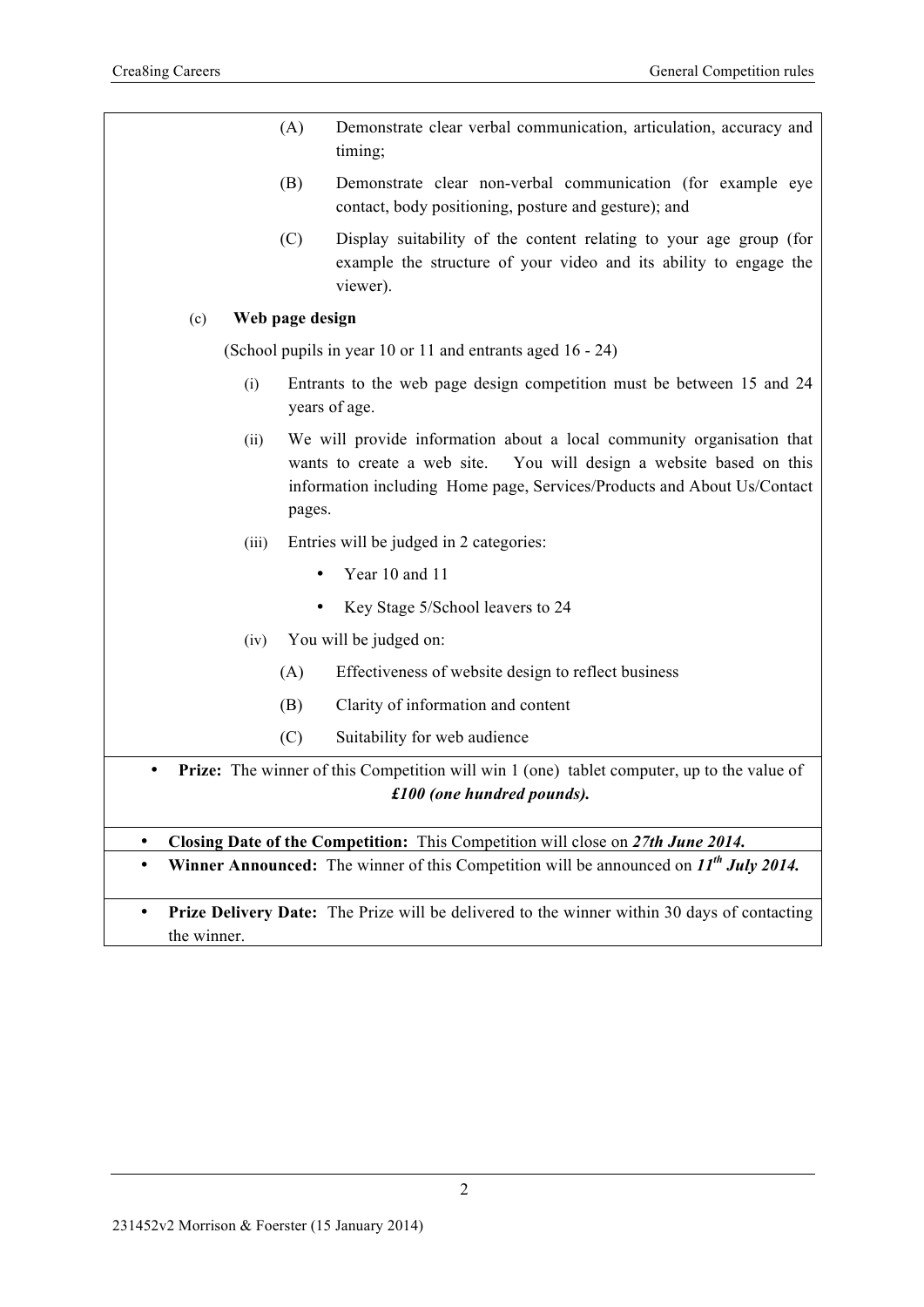#### **Annex 1 - Competition Rules**

- 1. If you register for the competition, promotion, prize or other give-away described in the box above (**"this Competition"**), then all of the following terms and conditions will apply and you shall be legally bound by them. In addition, any other specific instructions or rules posted on this website by Crea8ing Careers or provided to you in writing shall apply to this Competition. Such terms and conditions, instructions and rules shall be known as the **"Competition Rules"**. In addition to the Competition Rules, our terms of use *Crea8ing Careers Terms of Use* and any other documents referred to in the terms of use shall apply to your use of our website and any submission or content (including video or digital content) provided by you in relation to this Competition.
- 2. Accepting the Competition Rules is a condition of entry. If you do not accept the Competition Rules, you are not entitled to enter into this Competition.
- 3. This Competition is open to UK residents only aged 18 and over. Employees or associates of Crea8ing Careers and their immediate family members or anyone professionally connected to this Competition is not entitled to take part in the Competition.
- 4. If you are aged under 18, parental consent must be obtained before you enter this Competition. If you are under 18 and win a prize but have not obtained consent from your parent or guardian prior to entering this Competition, we reserve the right to disqualify your entry.
- 5. If the description of this Competition in the box above restricts entrants to certain age categories, you may enter this Competition under the relevant age category as long as you meet our age requirements for that category.
- 6. We will require acceptable proof of your age in order for you to claim any prize.
- 7. Entry to this Competition is free and no purchase is necessary. Details of the relevant prize will be provided in the box above. We reserve the right to refuse to provide any prize to a winner of this Competition where we cannot legally provide such prizes.
- 8. Unless otherwise stated in the box above, only one entry per person for this Competition is permitted. Any entrant who enters more than one entry will be disqualified from this Competition. Where a winner has been selected and we have reasonable grounds to believe the winner has made more than one entry or is acting fraudulently, we reserve the right to disqualify that entrant and select an alternative winner. Any further winner will be selected on the same criteria as the original winner and will be subject to these terms and conditions.
- 9. Unless otherwise stated, access to the internet is required to enter this Competition.
- 10. Each entrant must provide the following details:
	- a. full name, postal address, telephone / mobile number, email address,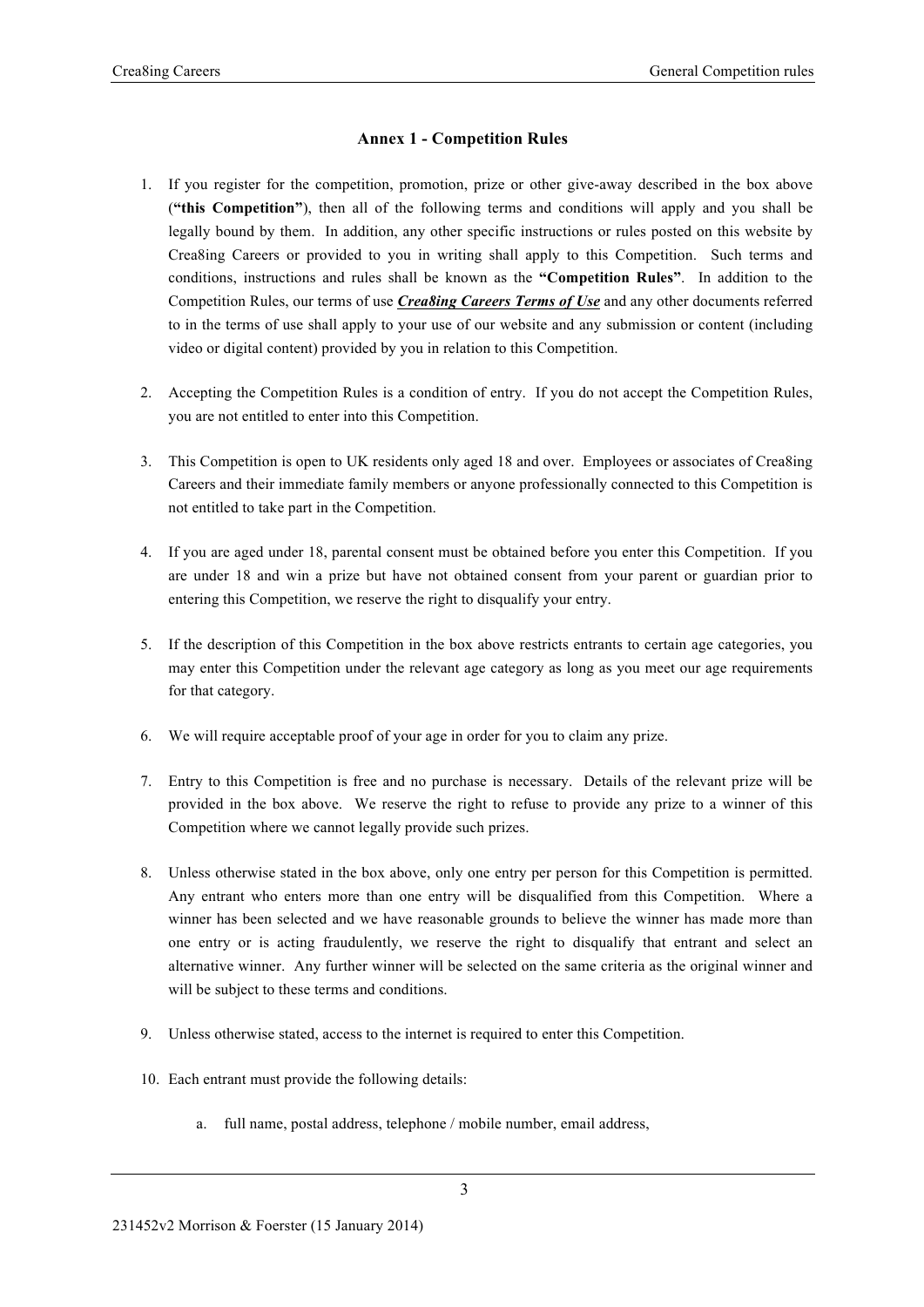- b. date of birth / age / year group; and
- c. name of your school/organisation.
- 11. The start date for this Competition is set out in the box above. The closing date for this Competition will be at 12pm on the specific closing date set out in the box above. Crea8ing Careers reserves the right to change the closing date by providing 48 hours' notice via this website.
- 12. Names of winners will be published on our website by the date identified in the box above and will be contacted shortly thereafter by e-mail.
- 13. To receive a prize the winners must provide their postal address.
- 14. You agree that all materials that you submit to us by entering this Competition shall be the property of Crea8ing Careers and that your entries may be posted on the website at any time following your submission. If you are the winner, you agree to the use of your name, county / town address (generic), and photographs for publicity material on our website and in any other media or publication relating to this Competition.
- 15. Entry to this Competition is free of charge.

#### **Selecting the Winner & Prize Delivery**

- 16. The winner of each prize will be chosen by Crea8ing Careers from entries received. Unless otherwise stated in the box above, judging of this Competition entries will take place by an independent Crea8ing Careers' panel and its decision will be final and legally binding on all entrants. No correspondence will be entered into. Entries that do not comply in full with these Competition Rules will be disqualified.
- 17. If within 7 days of announcing the winner on our website, we are unable to make contact with the winner, we reserve our right to select an alternative winner and give the alternative winner the prize.
- 18. The Prize is not transferable and no cash alternative will be offered. Crea8ing Careers reserves the right to substitute prizes of equal or greater value at any time. Prizes are awarded at the discretion of Crea8ing Careers.
- 19. Crea8ing Careers will arrange delivery of the prize to the winner of this Competition. If any prize is returned as undeliverable, Crea8ing Careers reserves its right to choose an alternative winner and give the alternative winner the prize. If more than one prize is awarded, only one prize per entrant will be awarded.
- 20. Any time of delivery is an estimate only in respect of the delivery to you of any prize won under this Competition and we shall not be liable for any late delivery of the prizes or any loss or damage caused as a result.